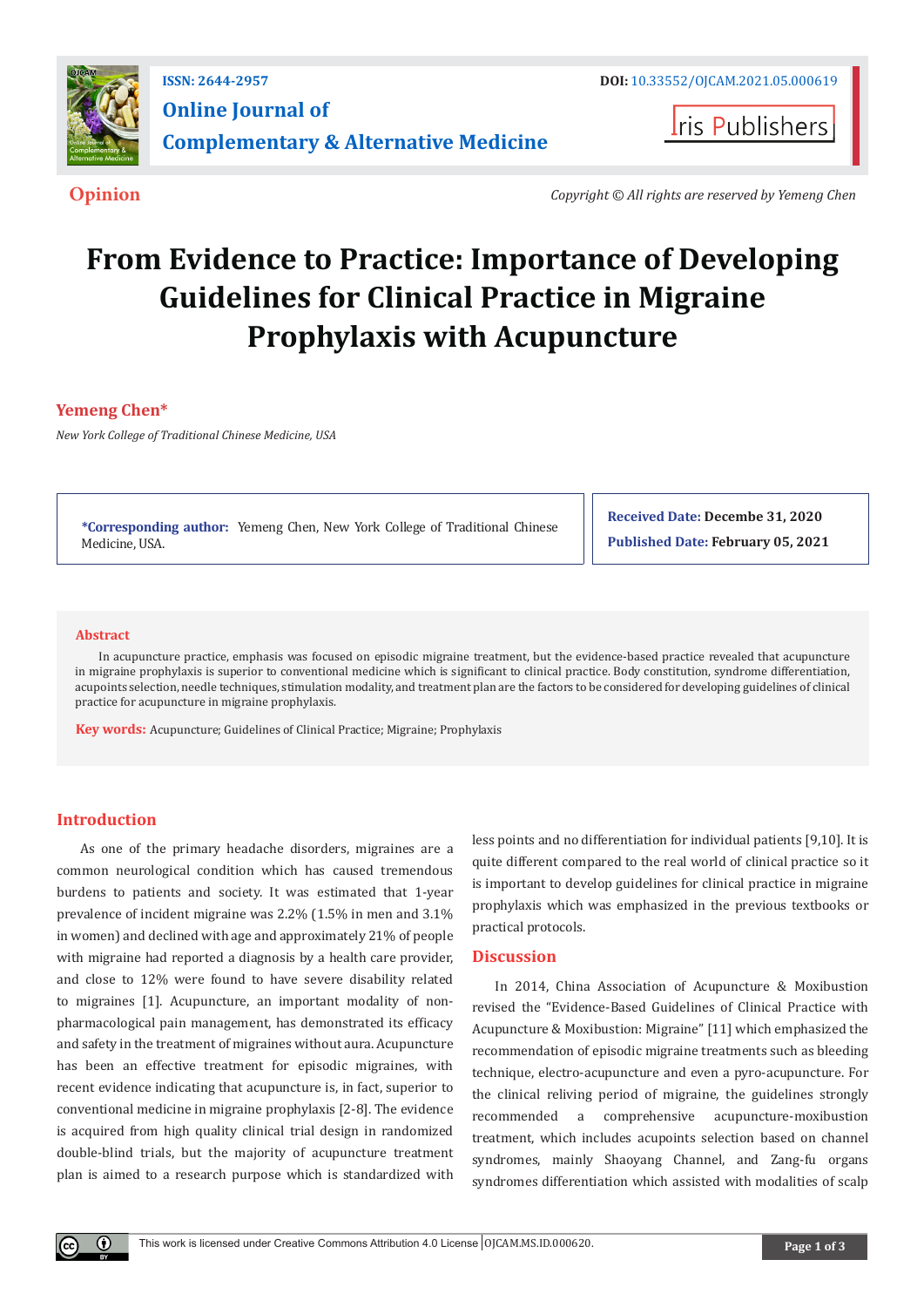acupuncture, electro-acupuncture, warming-needle moxibustion and bleeding technique, etc. It is important to develop clinical practice guidelines which aim to migraine prophylaxis since it is a significant outcome of evidence-based practice. The following is the considerations.

## **Body Constitution**

In traditional Chinese medicine (TCM) practice, individual body constitution is an important factor to identify during comprehensive body assessment before treatment. For chronic migraine patient, certain type of body constitution is the main reason which causes repeated episodes. According to current survey and statistical analysis, migraine patients are more likely presenting Qi Stagnation Constitution, Blood Stasis Constitution, and Yin deficiency Constitution [12,13]. So, the migraine prophylaxis should consider this constitutional factor which follows the "treating the root" principle in traditional Chinese medicine.

### **Syndrome Differentiation**

It refers to the current status of the patient who suffered from frequent migraine episodes by overall analysis at approaches of TCM way of assessment such as: general body discomfort, symptoms, signs of tongue features, and pulse phenomenon, etc. It is a way to explore the pathogenesis and to determine syndrome differentiation either in a catalog of Zang-fu Organ syndromes or Channel syndromes, the later one also depends on the outcome of palpation, local area or in a distance. Mostly those patients are identified as syndrome of the Liver-related system and/or Shaoyang Channel. Blood stasis and phlegm accumulation are main pathogenesis of migraine.

## **Acupoints Selection**

Since the body constitution and syndrome differentiation are determined, it is not difficult for an acupuncturist to select appropriate points. As an experienced acupuncturist, palpation on the channels and certain acupoints (spots) to explore tender points (spots) is a key of efficacy. During each visit, those tender points (spots) could be various on the location and severity of tenderness. Some empirical points are also very effective [14]. A PET-CT study on the specificity of acupoints through acupuncture treatment in migraine patients demonstrated that higher brain metabolism showed after inserting needles on acupoints like Waiguan (SJ 6), Yanglingquan (GB 34) and Fengchi (GB 20) [15]. Such scientific study report is also kind a clue for acupoints selection.

## **Needle Techniques**

Applying specific needle techniques are ways to enhance therapeutic effect according to patient's syndrome differentiation. The practitioners should perform those needle techniques carefully and gently to make patient not uncomfortable during the treatment session.

### **Stimulation Modalities**

Besides traditional body acupuncture methods, other acupuncture-related modalities are also used for migraine prophylaxis which include ear acupuncture, scalp acupuncture, dry needling techniques, and electro-acupuncture [16-21]. So, we can choose appropriate methods especially when one method failed during practice.

## **Treatment Plan**

Based on some clinical trials data, prophylaxis of episodic migraine needs repeat treatment for about 20 sessions, in a mode of every other day for 10 sessions with 9-day break or in a mode of two acupuncture sessions per week continuous for 3 months [4,22]. For women who experienced episodic associated with menstrual cycle, frequency of visits should be adjusted accordingly. Affordability and insurance reimbursement allowance are also the considerations to adjust the plan for acupuncture treatment sessions.

#### **Conclusion**

Although evidence of acupuncture in migraine prophylaxis is confirmed, guidelines of clinical practice are necessary to develop aim to therapeutic outcome.

## **Acknowledgement**

None.

#### **Conflict of Interest**

Author declares no conflict interest.

#### **References**

- 1. Lipton RB, Reed ML, Munjal S (2019) One-year incidence of migraine in the US population: results from the Migraine in America Symptoms and Treatment (MAST) study. Headache 59(S1): 9-10.
- 2. [Linde K, Allais G, Brinkhaus B, Fei Y, Mehring M, et al. \(2016\) Acupunc](https://pubmed.ncbi.nlm.nih.gov/27351677/)[ture for the prevention of episodic migraine. Cochrane Database of Syst](https://pubmed.ncbi.nlm.nih.gov/27351677/) [Rev 2016\(6\): CD001218.](https://pubmed.ncbi.nlm.nih.gov/27351677/)
- 3. [Zhao L, Chen J, Li Y, Sun X, Chang X, et al. \(2017\) The Long-term Effect](https://pubmed.ncbi.nlm.nih.gov/28241154/) [of Acupuncture for Migraine Prophylaxis: A Randomized Clinical Trial.](https://pubmed.ncbi.nlm.nih.gov/28241154/) [JAMA Intern Med 177\(4\): 508-515.](https://pubmed.ncbi.nlm.nih.gov/28241154/)
- 4. [Xu S, Yu L, Luo X, Wang M, Chen G, et al. \(2020\) Manual acupuncture](https://pubmed.ncbi.nlm.nih.gov/32213509/) [versus sham acupuncture and usual care for prophylaxis of episodic](https://pubmed.ncbi.nlm.nih.gov/32213509/) [migraine without aura: multicentre, randomized clinical trial. BMJ 368:](https://pubmed.ncbi.nlm.nih.gov/32213509/) [m697.](https://pubmed.ncbi.nlm.nih.gov/32213509/)
- 5. [Fan SQ, Jin S, Tang TC, Chen M, Zheng H \(2020\) Efficacy of acupuncture](https://pubmed.ncbi.nlm.nih.gov/32839839/) [for migraine prophylaxis: a trial sequential meta-analysis. J Neurol 24.](https://pubmed.ncbi.nlm.nih.gov/32839839/)
- 6. [Ni X, Dong L, Tian T, Liu L, Li X, et al. \(2020\) Acupuncture versus Various](https://pubmed.ncbi.nlm.nih.gov/32884332/) [Control Treatments in the Treatment of Migraine: A Review of Random](https://pubmed.ncbi.nlm.nih.gov/32884332/)[ized Controlled Trials from the Past 10 Years. J Pain Res 13: 2033-2064.](https://pubmed.ncbi.nlm.nih.gov/32884332/)
- 7. [Li YX, Xiao XL, Zhong DL, Luo LJ, Yang H, et al. \(2020\) Effectiveness and](https://www.hindawi.com/journals/prm/2020/3825617/) [Safety of Acupuncture for Migraine: An Overview of Systemic Reviews.](https://www.hindawi.com/journals/prm/2020/3825617/) [Pain Research and Management 2020: 3825617.](https://www.hindawi.com/journals/prm/2020/3825617/)
- 8. [Zhao L, Zhang FW, Li Y, Wu X, Zheng H, et al. \(2011\) Adverse events asso](https://pubmed.ncbi.nlm.nih.gov/21435214/)[ciated with acupuncture: three multicenter randomized controlled trials](https://pubmed.ncbi.nlm.nih.gov/21435214/) [of 1968 cases in China. Trials 12:87.](https://pubmed.ncbi.nlm.nih.gov/21435214/)
- 9. [Ying L, Zhang H, Witt C, Roll S, Yu SG, et al. \(2012\) Acupuncture for mi](https://pubmed.ncbi.nlm.nih.gov/22231691/)[graine prophylaxis: a randomized control trial. CMAJ 184\(4\): 401-410.](https://pubmed.ncbi.nlm.nih.gov/22231691/)